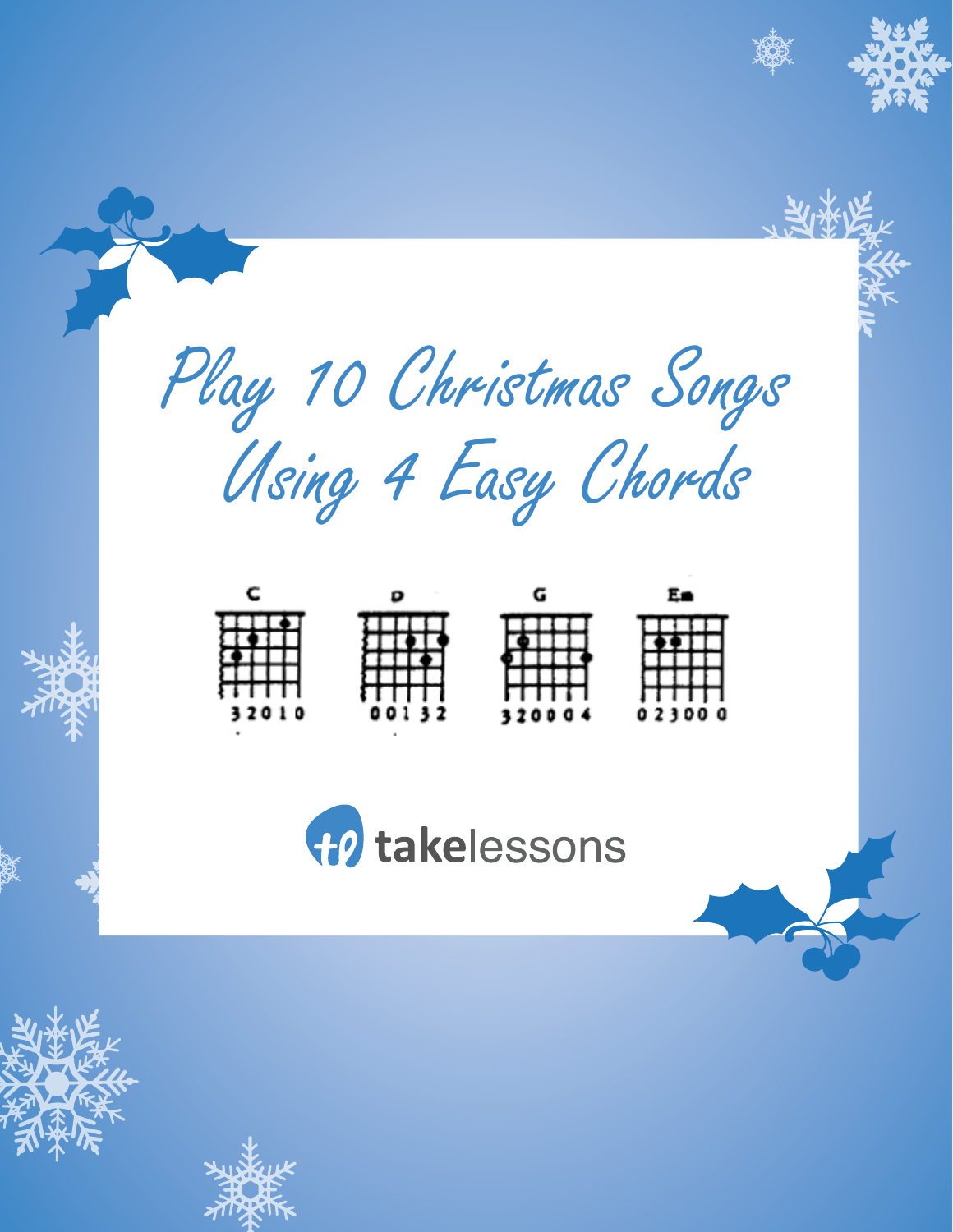

## "Frosty the Snowman" - Jack Rollins and Steve Nelson

**{}) takelessons** 

**Verse 1 G C G** Frosty the Snowman, was a jolly happy soul  **C G** With a corn-cob pipe and a button nose  **D G** and two eyes made out of coal.

#### **Verse 2**

**G C G** Frosty the Snowman, is a fairy tale they say  **C G**  He was made of snow but the children know  **C D G** how he came to life one day.

Bridge

 **C G** There must have been some magic in that old silk hat they found,  **D G**  For when they put it on his head he began to dance around.

**Verse 3**

 **G C G** Oh, Frosty the Snowman was alive as he could be,

 **C G**  And the children say he could laugh and play

 **C D G**

just the same as you and me.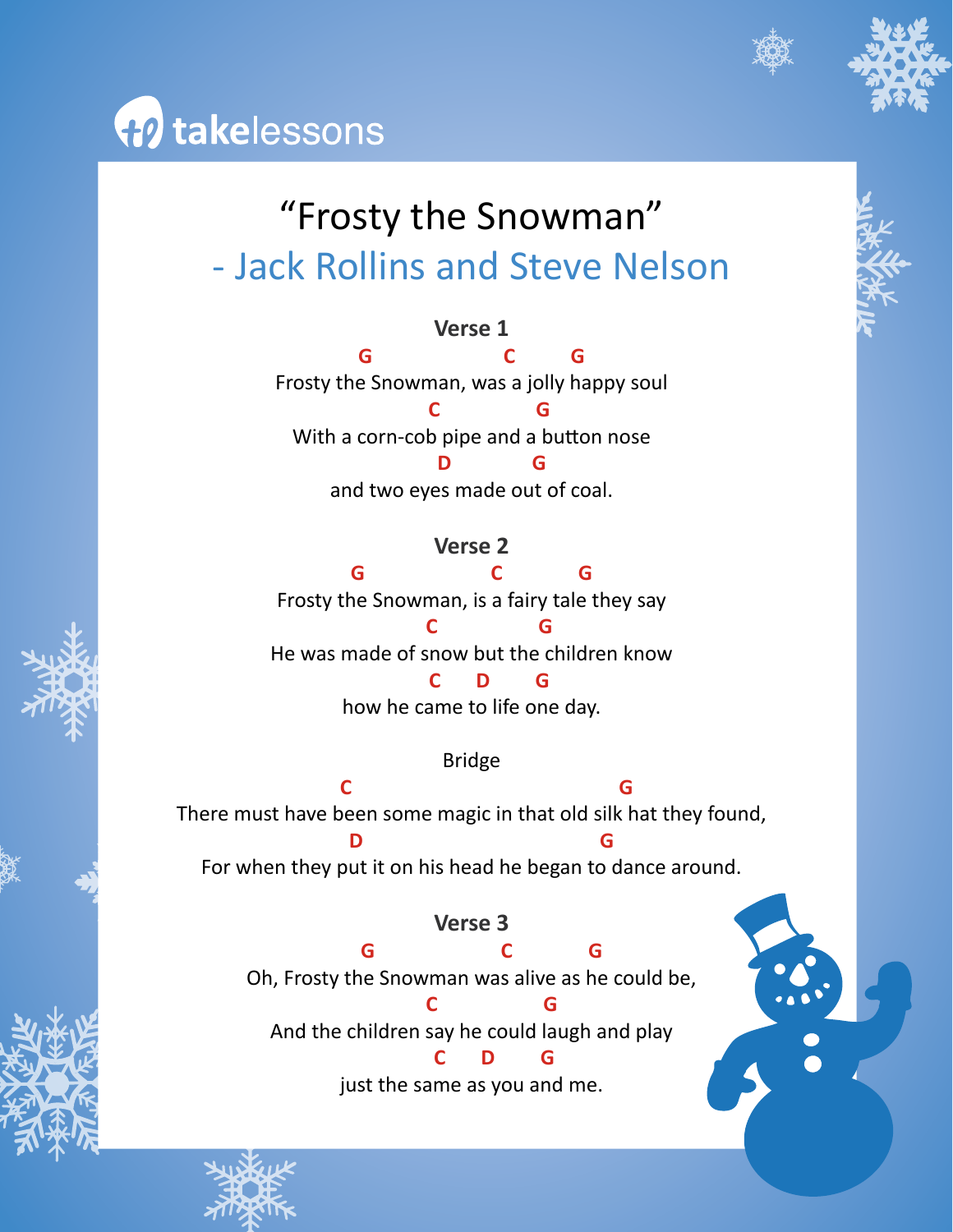



#### "Feliz Navidad" - Jose Feliciano

**G C D** Feliz Navidad, **D G** Feliz Navidad, **G C D G** Feliz Navidad, próspero ano y felicidad. **G C D** Feliz Navidad, **D G** Feliz Navidad, **G C D G**

Feliz Navidad, próspero ano y felicidad.

**G C** I wanna wish you a Merry Christmas, **D G** I wanna wish you a Merry Christmas, **Em C** I wanna wish you a Merry Christmas,

 **D G** from the bottom of my heart.

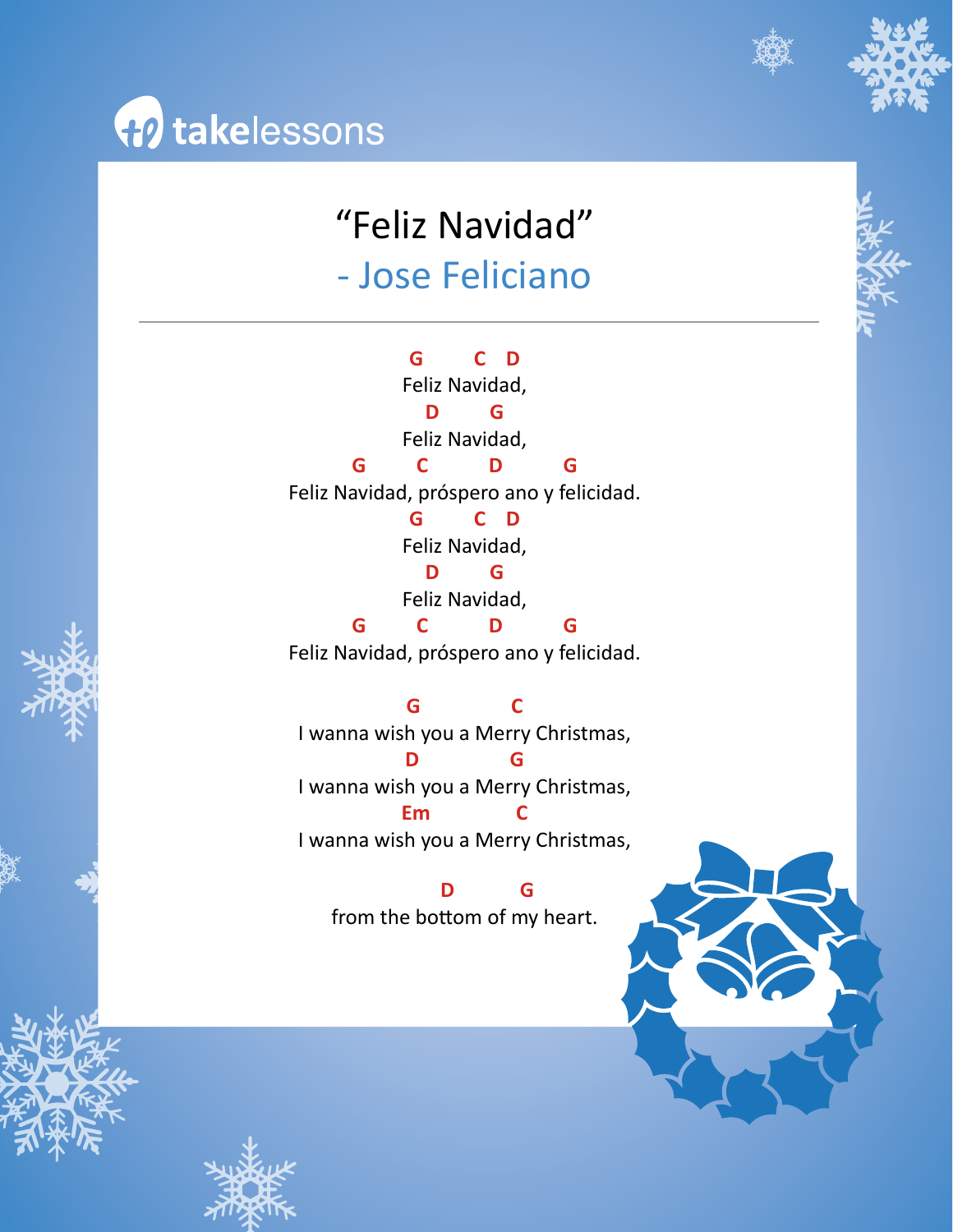



#### "Rudolph the Red-Nosed Reindeer" - Johnny Marks

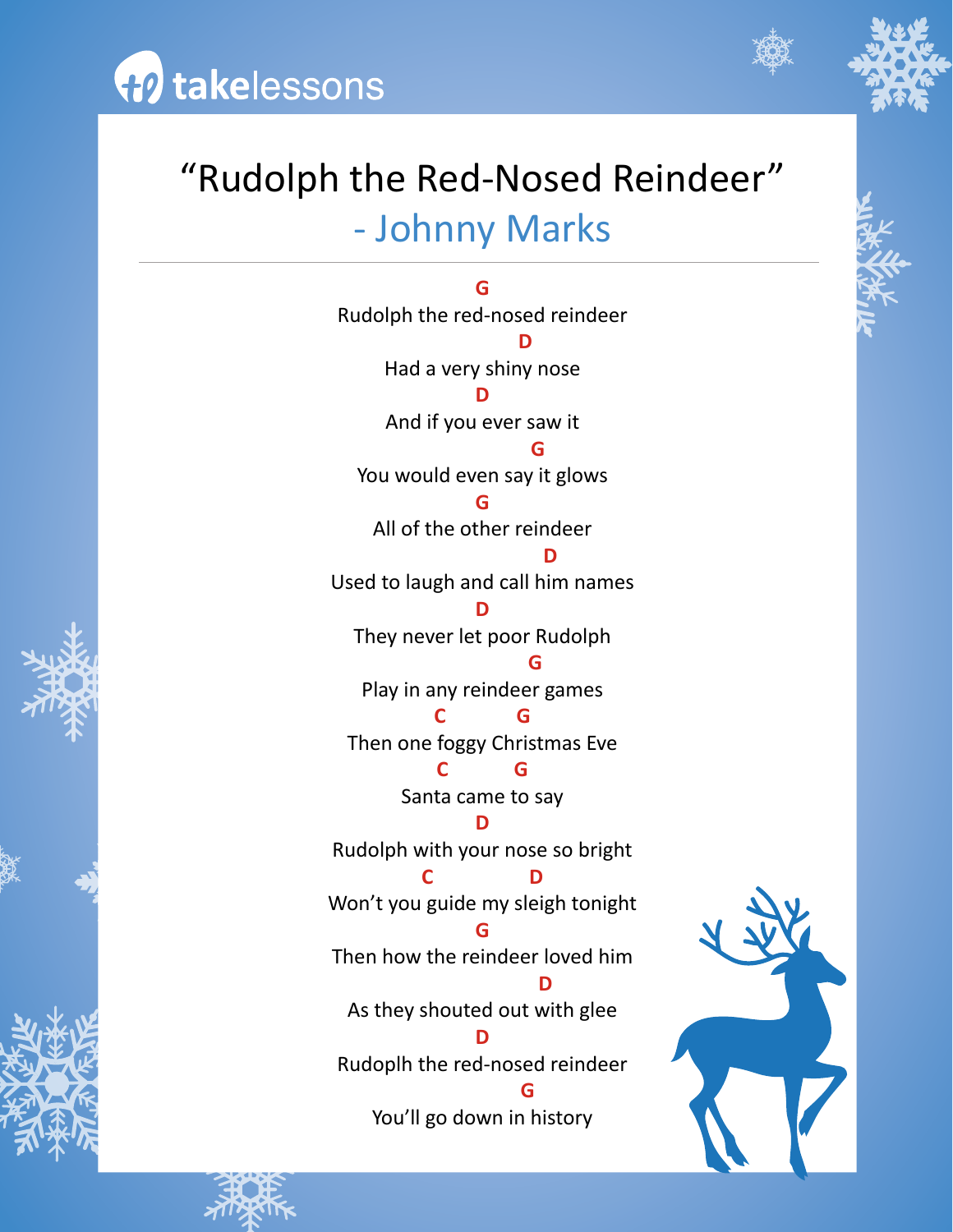

### "Rockin' Around the Christmas Tree" - Johnny Marks

Intro: **G Em C D**

**G D** Rockin' around the Christmas tree at the Christmas party hop **D G** Mistletoe hung where you can see every couple tries to stop **G D** Rockin' around the Christmas tree, let the Christmas spirit ring **D G** Later we'll have some pumpkin pie and we'll do some caroling

**C G** You will get a sentimental feeling when you hear **Em G D** Voices singing let's be jolly, deck the halls with boughs of holly **G D** Rockin' around the Christmas tree, have a happy holiday **D G**

Everyone dancing merrily in the new old-fashioned way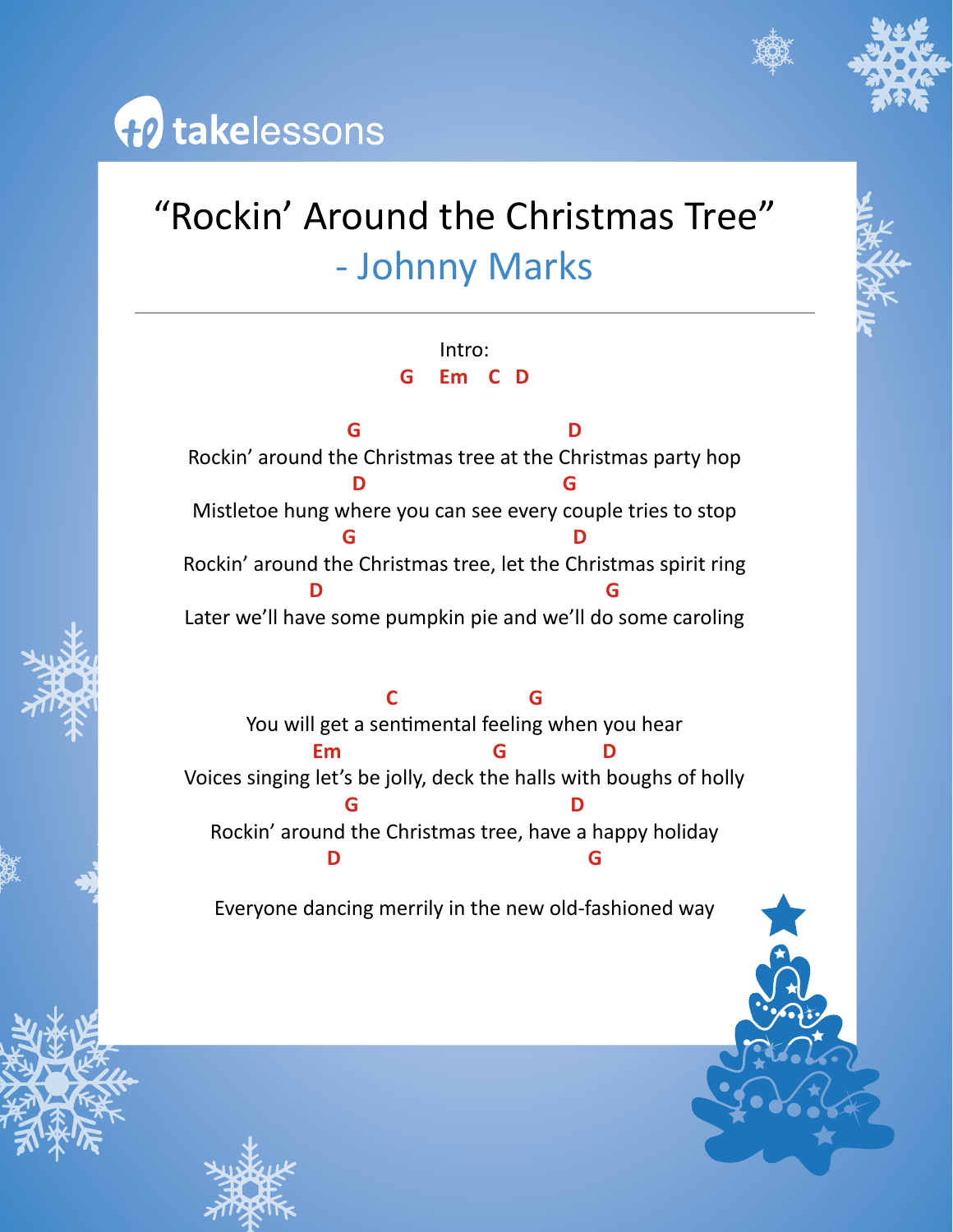

# to takelessons

#### "Jingle Bells" - James Pierpont

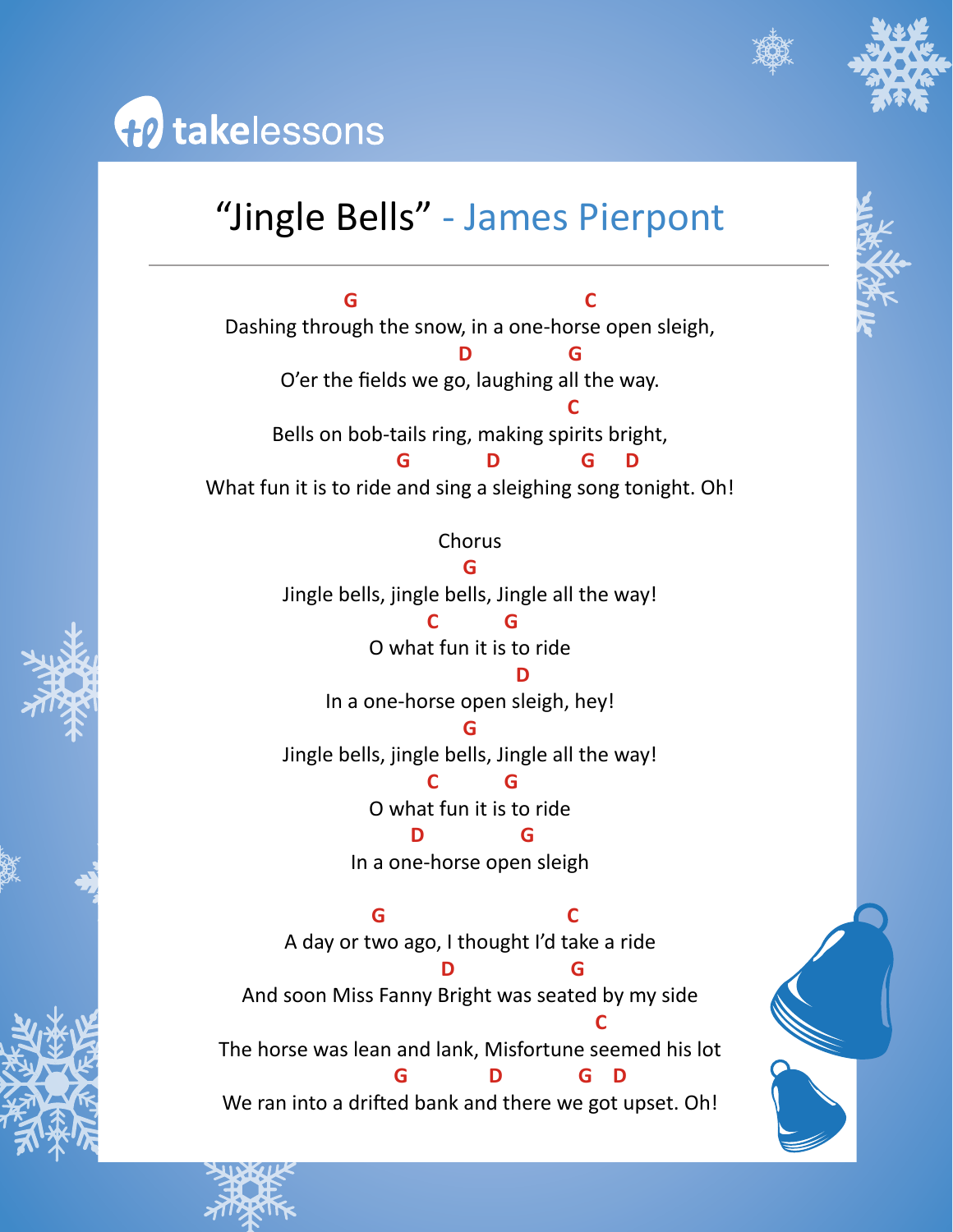



#### "We Wish You a Merry Christmas" - Traditional

**G C** We wish you a Merry Christmas.. **D** We wish you a Merry Christmas..  **G Em C D G**  We wish you a Merry Christmas and a Happy New Year.

Chorus **G D Em D D** Good tidings we bring to you and your kin.. **G D C D G**

Good tidings for Christmas and a Happy New Year.

Verse 2

**G C** Now, bring us a figgy pudding.. **D** Oh, bring us a figgy pudding..  **G Em C D G**

Oh, bring us a figgy pudding and a cup of good cheer.

Verse 3 **G C** We won't go until we get some.. **D** We won't go until we get some..

 **G Em C D G** We won't go until we get some, so, bring some right here.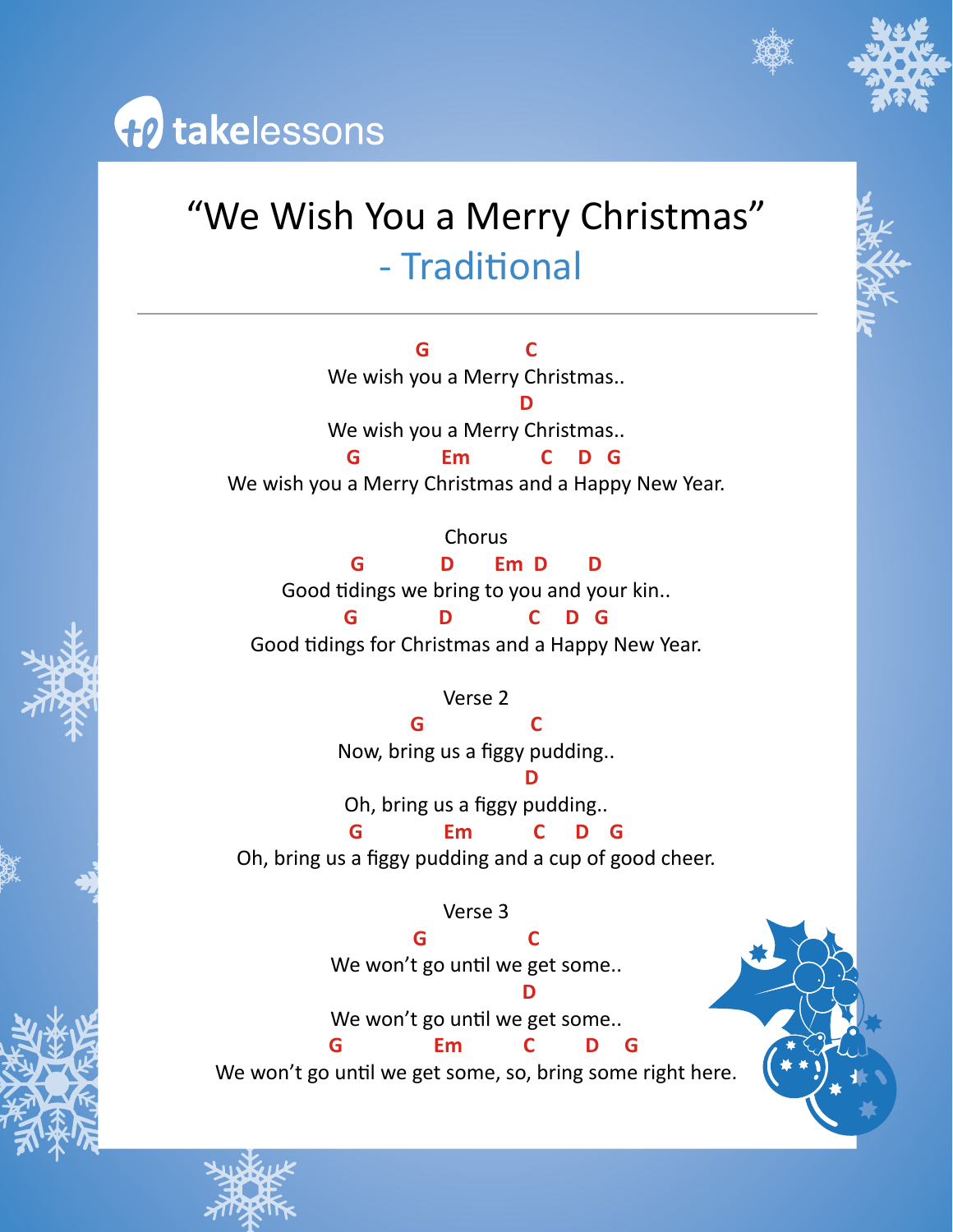



#### "Let it Snow" - Sammy Cahn and Jule Stein







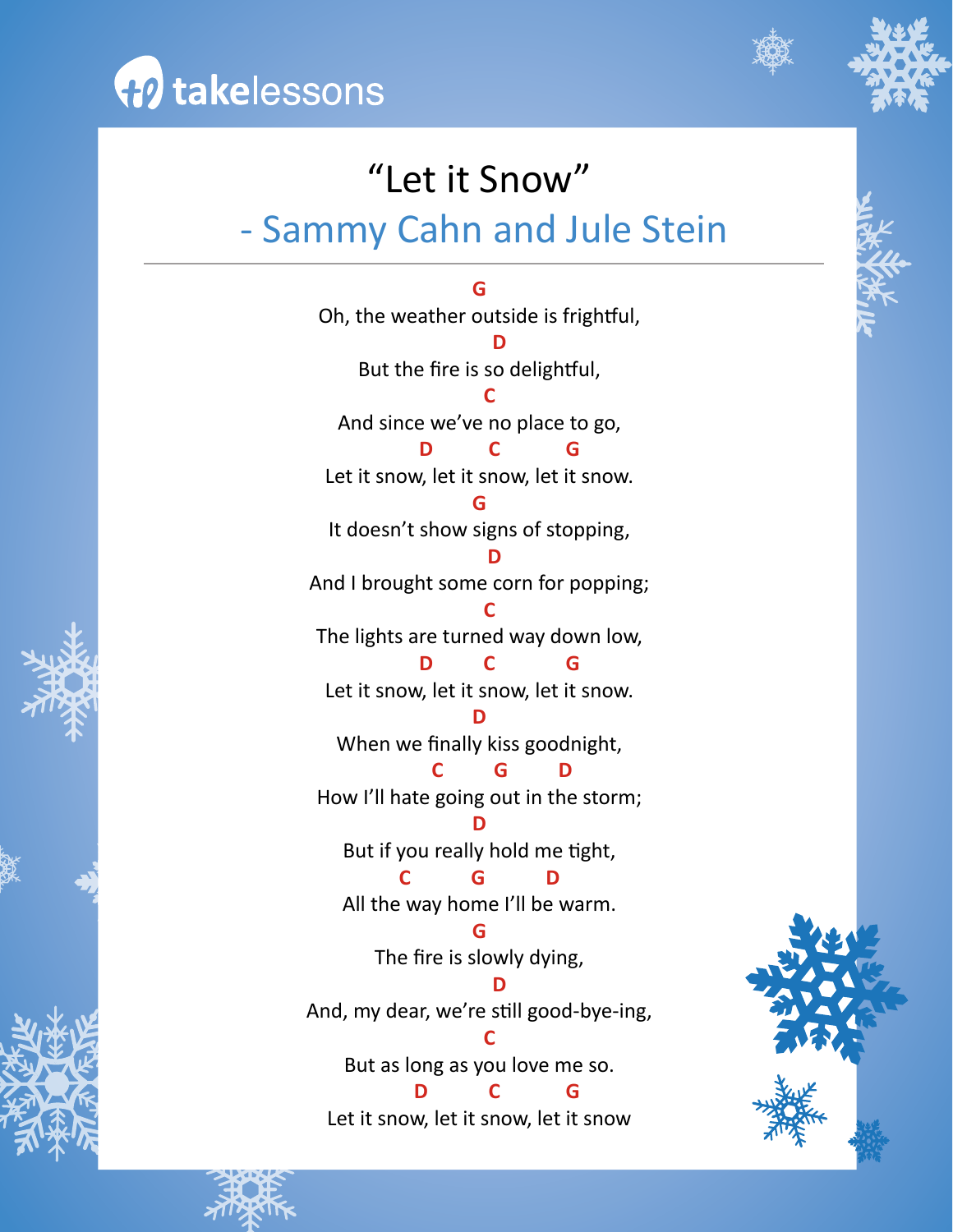



#### "Silver Bells"

#### - Jay Livingston and Ray Evans

**G**  City sidewalks, busy sidewalks **C** Dressed in Holiday style **D G** In the air there's a feeling of Christmas **G G** Children laughing, people passing **C** Meeting smile after smile  **D G** And on every street corner you hear  **G Em** Silver bells, silver bells  **D G**  It's Christmas-time in the city **G Em** Ring-a-ling, hear them ring **D G** Soon it will be Christmas day



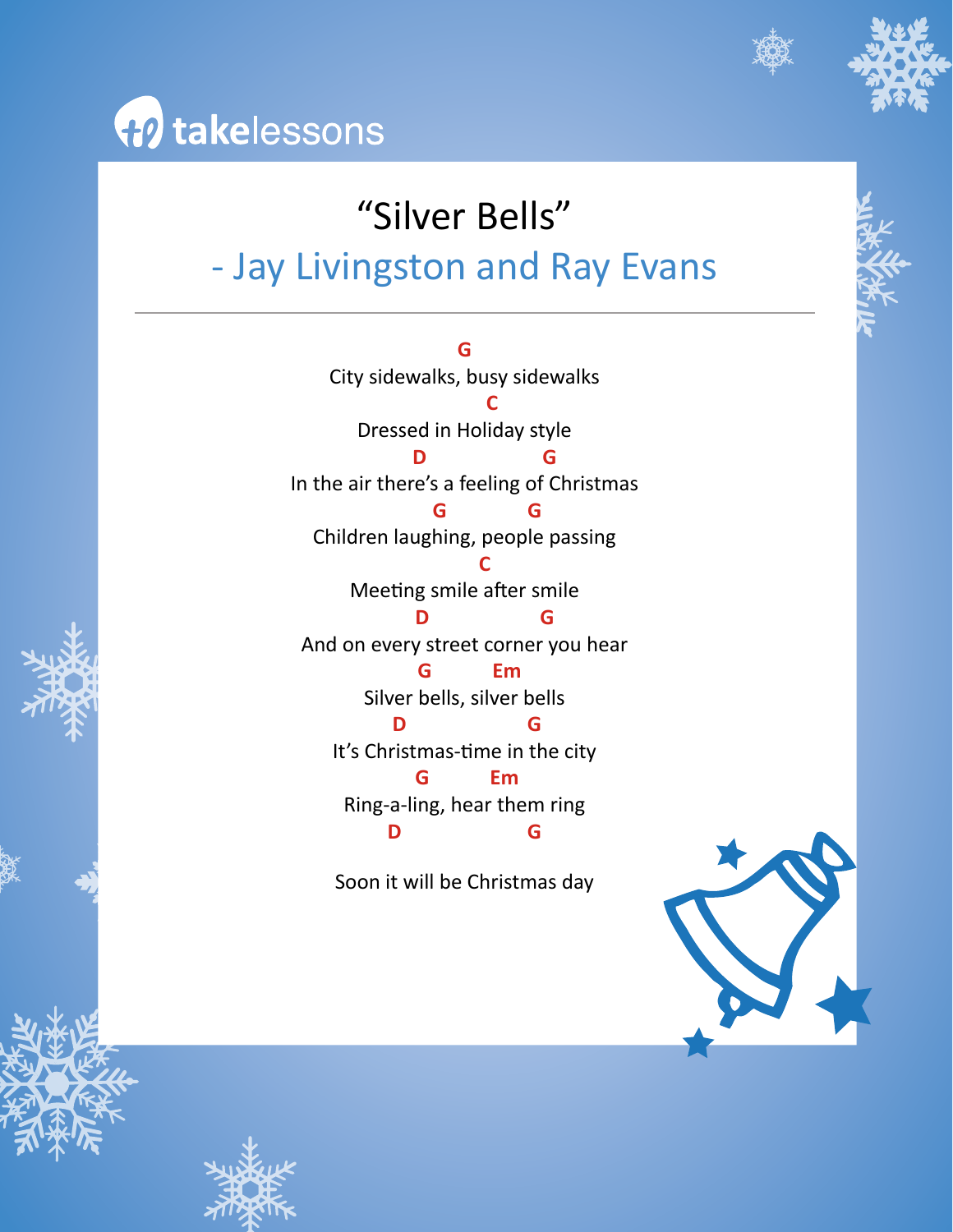



#### "Santa Claus is Coming to Town" - J. Fred Coots